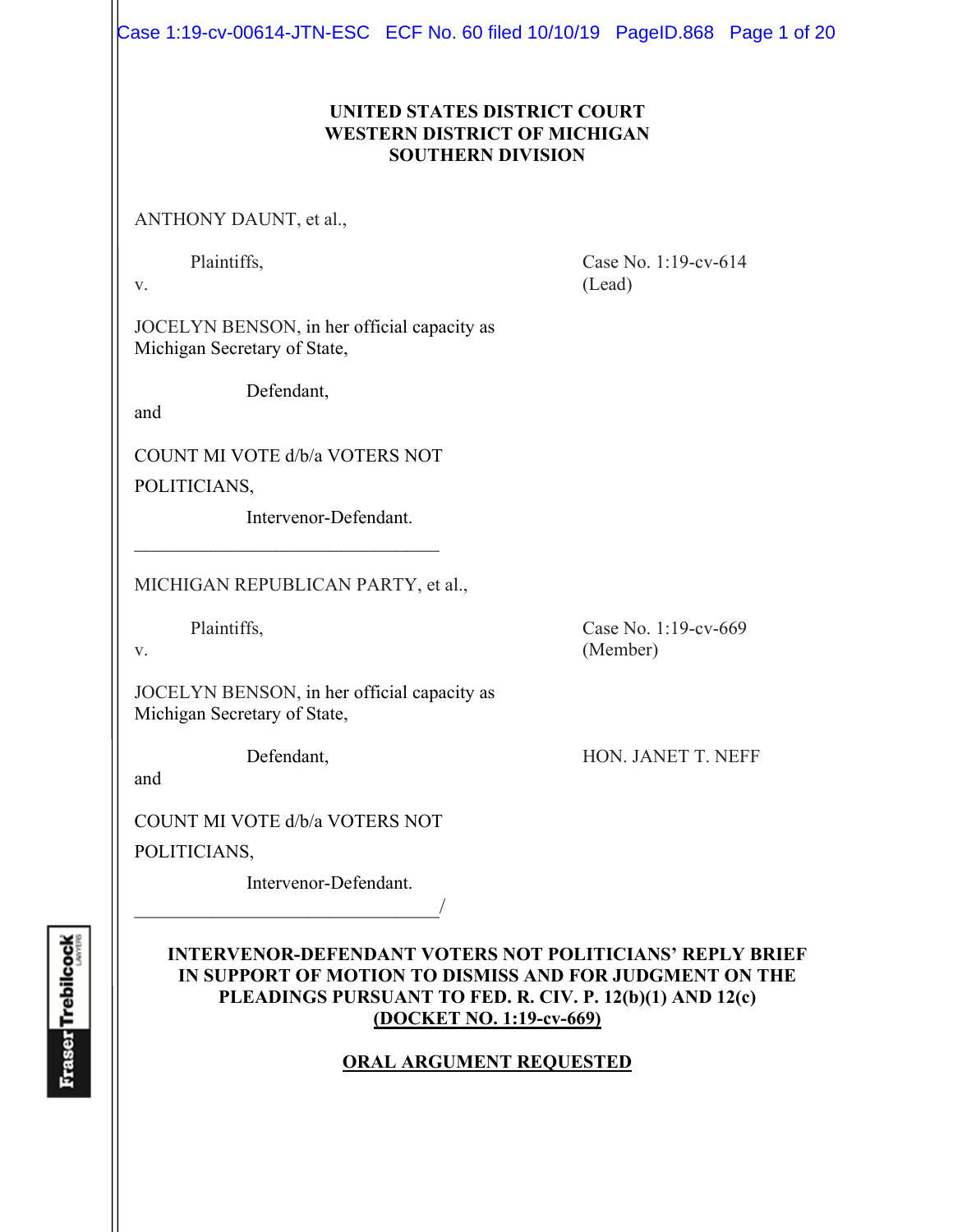Case 1:19-cv-00614-JTN-ESC ECF No. 60 filed 10/10/19 PageID.869 Page 2 of 20

#### **INTERVENOR-DEFENDANT VOTERS NOT POLITICIANS' REPLY BRIEF IN SUPPORT OF MOTION TO DISMISS AND FOR JUDGMENT ON THE PLEADINGS PURSUANT TO FED. R. CIV. P. 12(b)(1) AND 12(c)**

#### **(DOCKET NO. 1:19-cv-669)**

#### **ORAL ARGUMENT REQUESTED**

*Respectfully submitted,* 

#### **Fraser Trebilcock Davis & Dunlap, P.C.**

Peter D. Houk (P15155) Graham K. Crabtree (P31590) Jonathan E. Raven (P25390) Ryan K. Kauffman (P65357) Attorneys for Intervenor Defendant Count MI Vote, d/b/a Voters Not Politicians 124 W. Allegan, Suite 1000 Lansing, Michigan 48933 (517) 482-5800

and

Paul M. Smith Mark Gaber Campaign Legal Center 1101 14th Street N.W., Suite 400 Washington D.C. 20005

Annabelle Harless Campaign Legal Center 73 W. Monroe Street, Suite 302 Chicago, Illinois 60603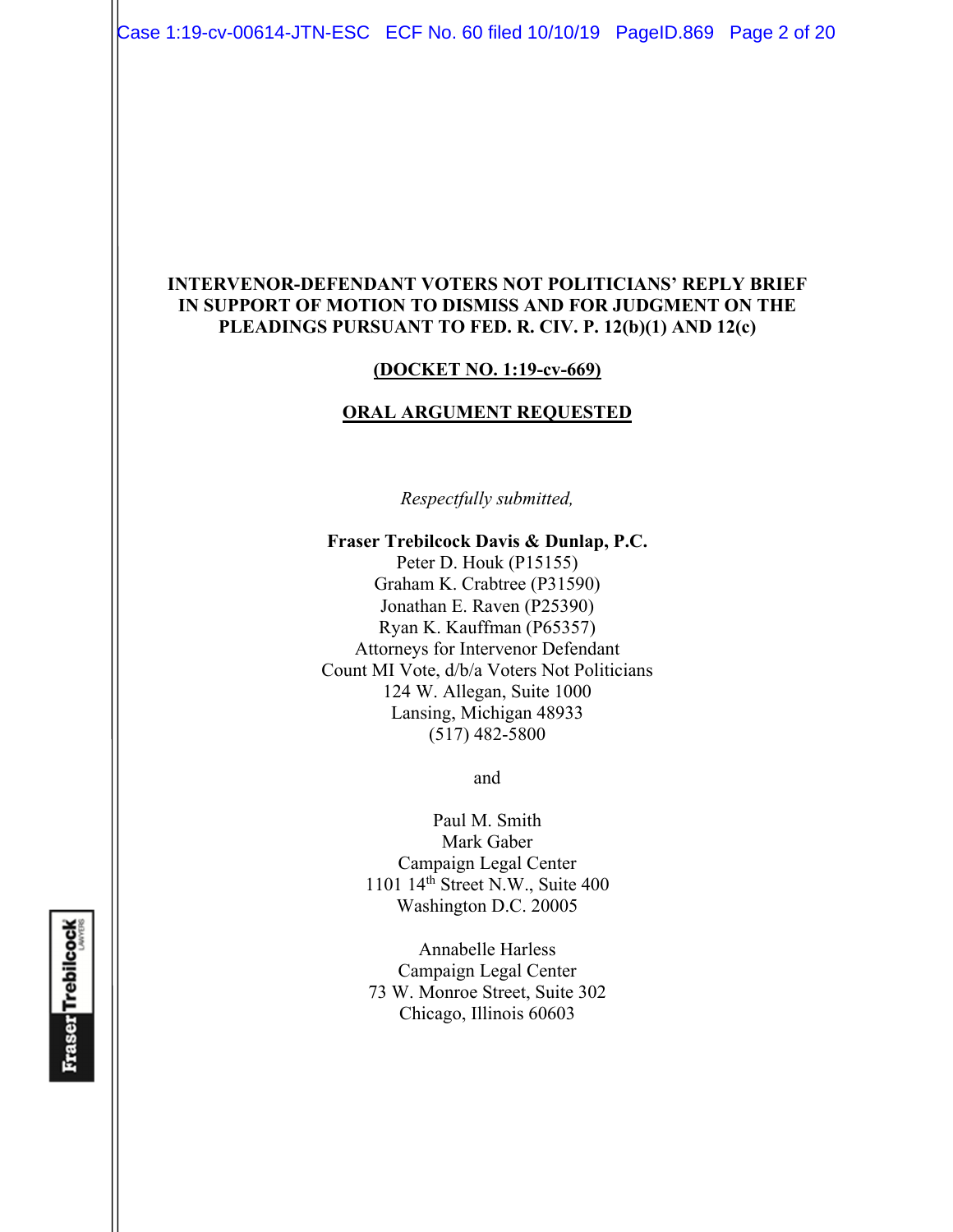Case 1:19-cv-00614-JTN-ESC ECF No. 60 filed 10/10/19 PageID.870 Page 3 of 20

# **TABLE OF CONTENTS**

| THE INDIVIDUAL PLAINTIFFS' CLAIMS SHOULD BE<br>I.                                                                                                                                               |  |
|-------------------------------------------------------------------------------------------------------------------------------------------------------------------------------------------------|--|
| PLAINTIFFS' FIRST AND FOURTEENTH AMENDMENT CLAIMS<br>П.                                                                                                                                         |  |
| THE CONSTITUTIONAL PROCESS FOR SELECTION OF<br>A.<br>COMMISSIONERS DOES NOT VIOLATE PLAINTIFFS'                                                                                                 |  |
| THE SELECTION PROCESS DOES NOT VIOLATE<br>1.                                                                                                                                                    |  |
| 2.<br>THE COMMISSION'S QUALIFICATION<br>REQUIREMENTS DO NOT VIOLATE THE<br>INDIVIDUAL PLAINTIFFS' FREEDOM OF<br>ASSOCIATION OR DENY THEM EQUAL                                                  |  |
| THE NEW CONSTITUTIONAL PROVISIONS GOVERNING<br><b>B.</b><br>THE COMPOSITION OF THE COMMISSION AND<br>REGULATING ITS ACTIVITIES DO NOT VIOLATE THE<br>PLAINTIFFS' FREEDOM OF SPEECH OR DENY THEM |  |
| THE COMMISSION'S ALLOCATION OF SEATS<br>1.<br>NOT CONSTITUTE VIEWPOINT<br><b>DOES</b><br>DISCRIMINATION OR DENY PLAINTIFFS EQUAL                                                                |  |
| THE REQUIREMENT THAT REDISTRICTING<br>2.<br>DISCUSSIONS OCCUR IN PUBLIC MEETINGS<br>DOES NOT VIOLATE THE FIRST AMENDMENT 12                                                                     |  |
|                                                                                                                                                                                                 |  |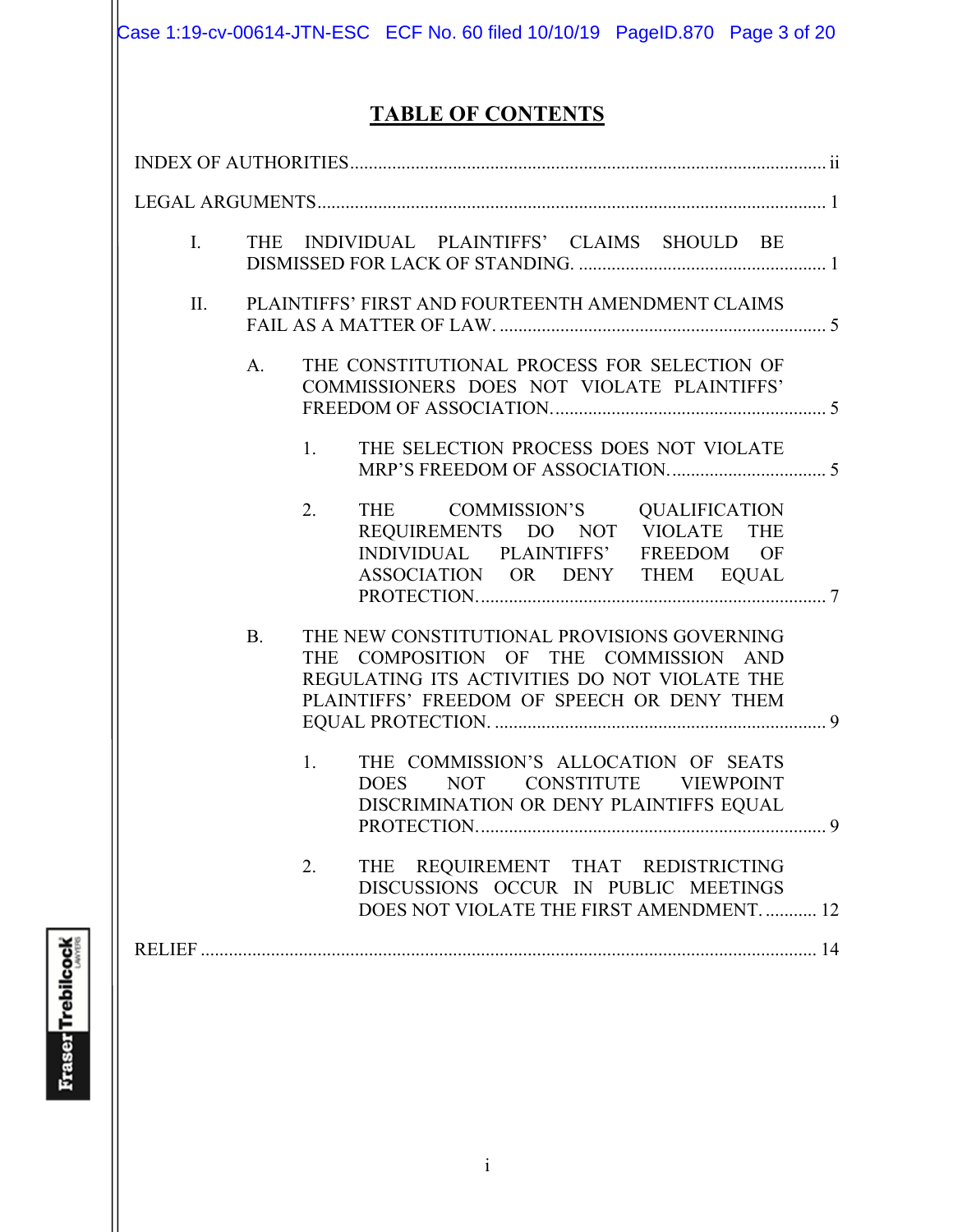# **INDEX OF AUTHORITIES**

## **Cases**

| Davis v. Detroit Public Schools Community District, 899 F.3d 437 (6th Cir. 2018)  3    |
|----------------------------------------------------------------------------------------|
| Friends of the Earth, Inc. v. Laidlaw Envtl. Servs., Inc., 528 U.S. 167 (2000)  4      |
|                                                                                        |
| Garmou v. Kondaur Capital Corp., 2016 WL 3549356 (E.D. Mich. 2016)  6                  |
|                                                                                        |
| Pickering v. Board of Ed. of Tp. High School Dist. 205, Will Cnty., Ill., 391 U.S. 563 |
|                                                                                        |
| Shirvell v. Dep't of Atty. Gen., 308 Mich. App. 702 (Mich. Ct. App. 2015) 13           |
|                                                                                        |
| Vermont Agency of Natural Resources v. United States, ex rel. Stevens, 529 U.S. 765;   |
| Wash. State Grange v. Wash. State Republican Party, 552 U.S. 442 (2008)  5, 6, 7       |
| <b>Rules</b>                                                                           |
|                                                                                        |
|                                                                                        |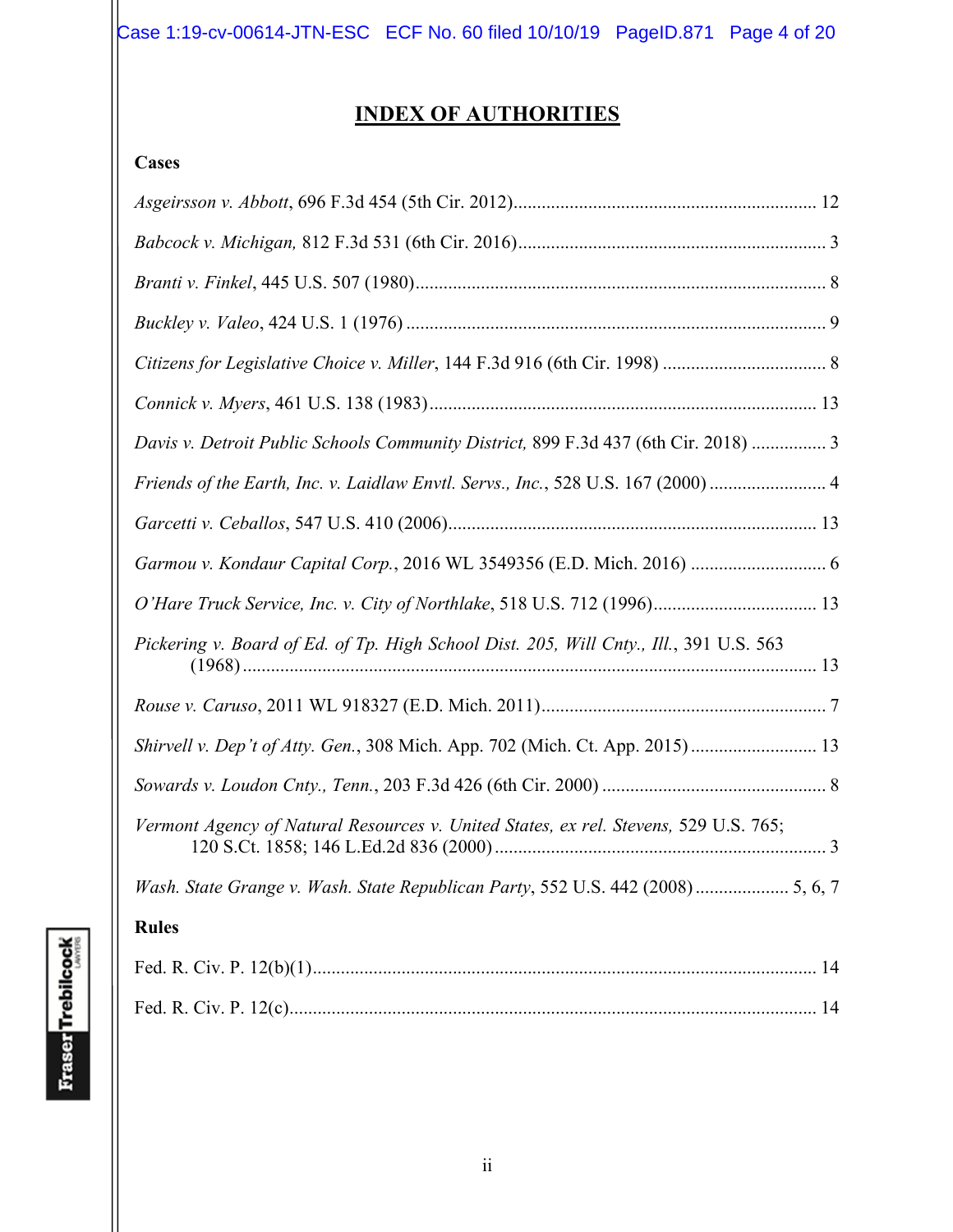## **LEGAL ARGUMENTS**

#### **I. THE INDIVIDUAL PLAINTIFFS' CLAIMS SHOULD BE DISMISSED FOR LACK OF STANDING.**

In its prior briefing, VNP has asserted that the individual Plaintiffs lack standing to seek the relief requested in their Complaint and Motion for Preliminary Injunction because their submissions have made it plain that the relief requested would not redress the injury alleged, and that their claims are, in reality, an assertion of generalized grievances shared by all of the individuals who were opposed to the approval of Proposal 18-2.

The arguments and authorities made and cited in support of VNP's claim that the individual Plaintiffs lack standing in this matter have been set forth at length in its prior briefing in this matter and its Reply Brief filed in support of its dispositive motion in the consolidated *Daunt* case. VNP will not burden the Court with a repetition of all that been said with respect this issue in those briefs, which it will incorporate by reference, but it does wish to respond to these Plaintiffs' argument that their challenges amount to more than a statement of generalized grievances.

As previously discussed, the individual Plaintiffs have asserted that they wish to serve on the new Commission and are aggrieved by their inability to do so, although the sincerity of that claim seems doubtful in light of the relief that they seek, which would prevent any implementation or use of the Commission. Plaintiffs have not retreated from their request that the new Redistricting Commission be invalidated in its entirety in any meaningful way, and they have continued to vigorously assert that the challenged qualifications for service cannot be severed from the new constitutional provisions in spite of the plain and unambiguous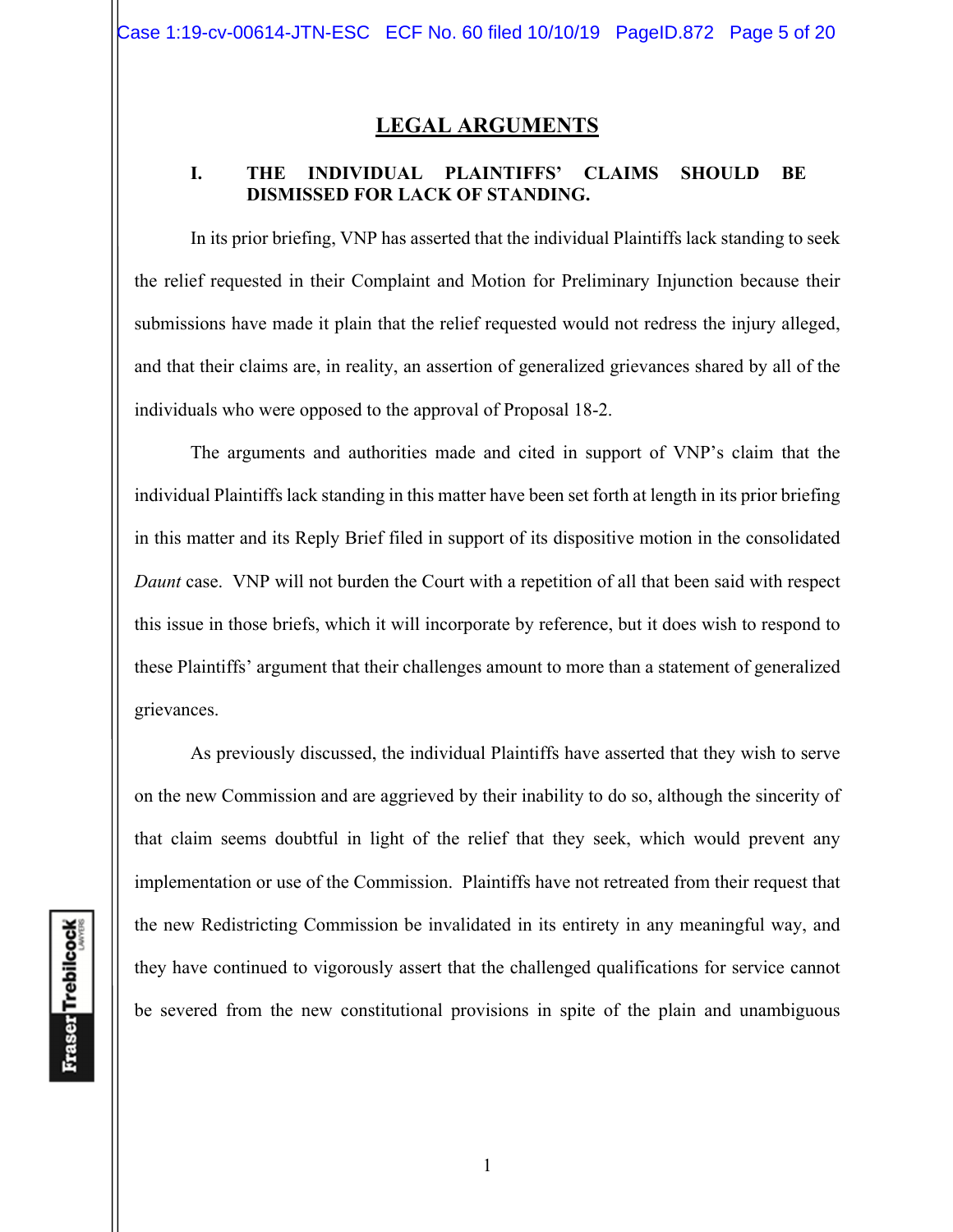constitutional language to the contrary.<sup>1</sup> Thus, it is appropriate to note, once again, that these Plaintiffs are not really seeking a remedy that would allow them an opportunity to serve on the new Commission without limitation. Plaintiffs' arguments and prayer for relief have shown that they are instead seeking to prevent any implementation or use of the Commission to accomplish the purpose that the voters of Michigan intended. And this, in turn, provides irrefutable proof that none of the individual Plaintiffs are asserting an individualized grievance **–** that they are instead asserting, and seeking a remedy for, a generalized grievance shared by everyone who voted "no" on Proposal 18-2.

Plaintiffs have maintained that this is not so, and their argument appears to be based upon the premise that their objections are more particularized than the general grievance felt by those who were opposed to the adoption of Proposal 18-2 because they belong to a smaller group of persons who are actually excluded from eligibility for service by the challenged restrictions. Although this argument could support a suggestion that these Plaintiffs had suffered an injury sufficient to confer standing if they were asking to have the challenged restrictions eliminated or limited so as to allow them to serve, the relief that they continue to seek would prevent anyone from serving on the Commission.

<sup>&</sup>lt;sup>1</sup> In their responsive brief, these Plaintiffs have now stated, for the first time, that they are requesting an equal opportunity to serve on the Commission if the Court should find offending provisions severable, citing their Complaint's customary boilerplate request for "such other and further relief as the Court deems equitable and just" as support for their suggestion that this was intended as an alternative request for that relief all along. (Lead case, ECF No. 54, PageID.44- 45) This newly presented suggestion rings hollow in light of the Plaintiffs' vigorously continued assertion that the challenged provisions are not severable, and that all implementation and use of the Commission should therefore be enjoined. Plaintiffs' argument that the challenged provisions are not severable is meritless for the reasons discussed in VNP's briefs previously filed.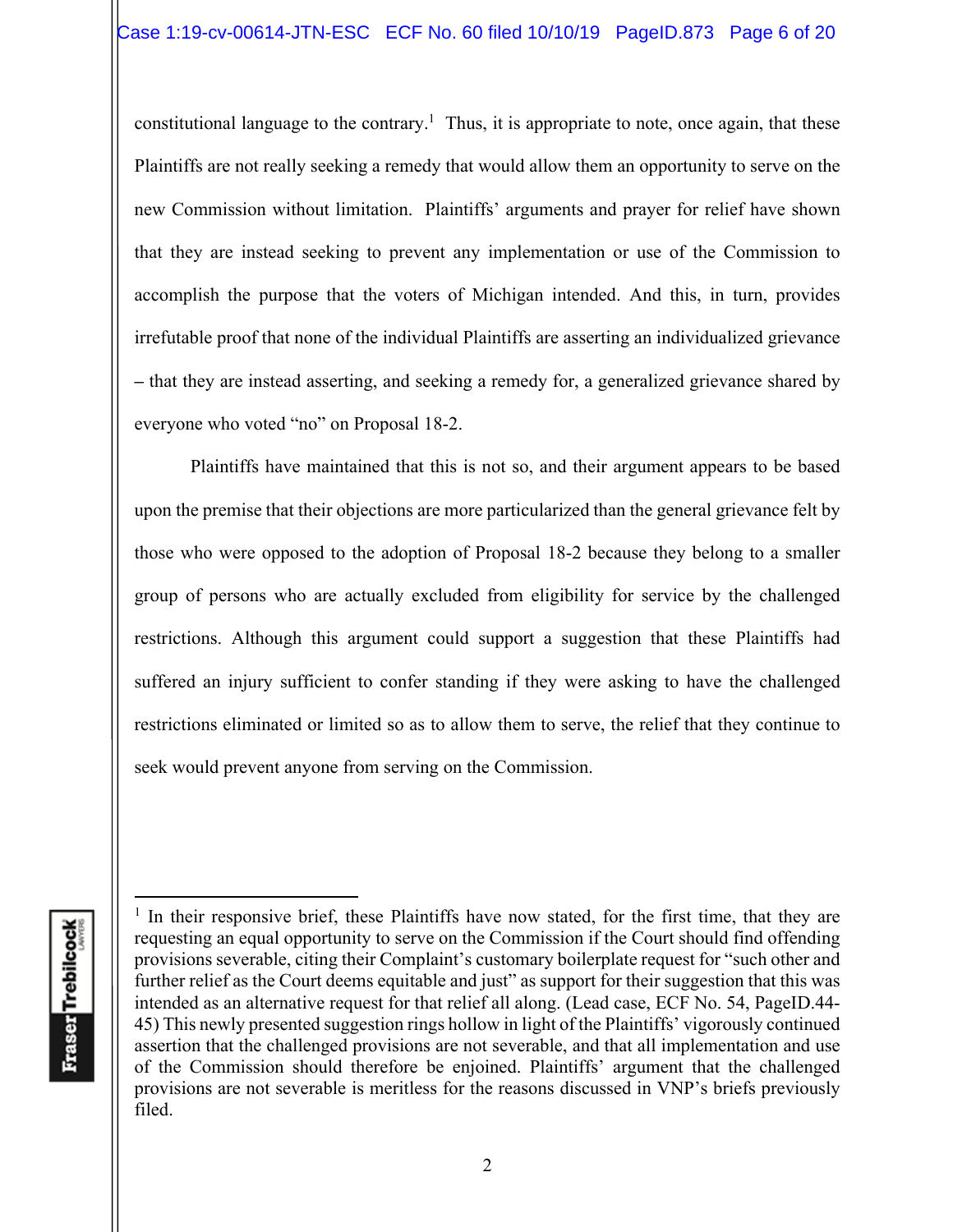Plaintiffs have overlooked the fact that the character of the grievance must be evaluated in light of the relief requested when evaluating whether it is based upon a particularized injury that is sufficient to confer standing, or is instead the expression of a generalized grievance that is not. This, of course, is the very essence of the "redressability" requirement for standing previously discussed **–** that there is "a 'substantial likelihood' that the requested relief will remedy the alleged injury in fact." *Vermont Agency of Natural Resources v. United States, ex rel. Stevens,* 529 U.S. 765; 120 S.Ct. 1858, 1861-1862; 146 L.Ed.2d 836 (2000); *Davis v. Detroit Public Schools Community District,* 899 F.3d 437, 443-444 (6th Cir. 2018); *Babcock v. Michigan,* 812 F.3d 531, 539 (6th Cir. 2016)

VNP acknowledges that a commonly shared injury is not *per se* a generalized grievance, and that a claim is not a generalized grievance *solely* because the injury is shared in substantially equal measure by a large group of citizens, as Plaintiffs have asserted on page 40 of their responsive brief. (Lead case, ECF No. 54, PageID.40) But Plaintiffs' discussion of decisions finding that a particular challenge was or was not an expression of a generalized grievance in factually dissimilar cases is not helpful. Although other persons dissatisfied with the passage of proposal 18-2 could certainly voice the same general objections, the federal court is not the proper venue for that discussion because the people of Michigan have expressed their preference at the polls, and those opposed to the adoption of the proposed amendment have not prevailed. The question that the Court must ask is whether the objections voiced by the Plaintiffs in this case are any different. VNP submits that they are not.

When the individual Plaintiffs' alleged injury is evaluated in light of the relief that they have sought, and continue to seek, it becomes clear that their objection *is* a generalized grievance, notwithstanding their arguments to the contrary, because their ultimate objective is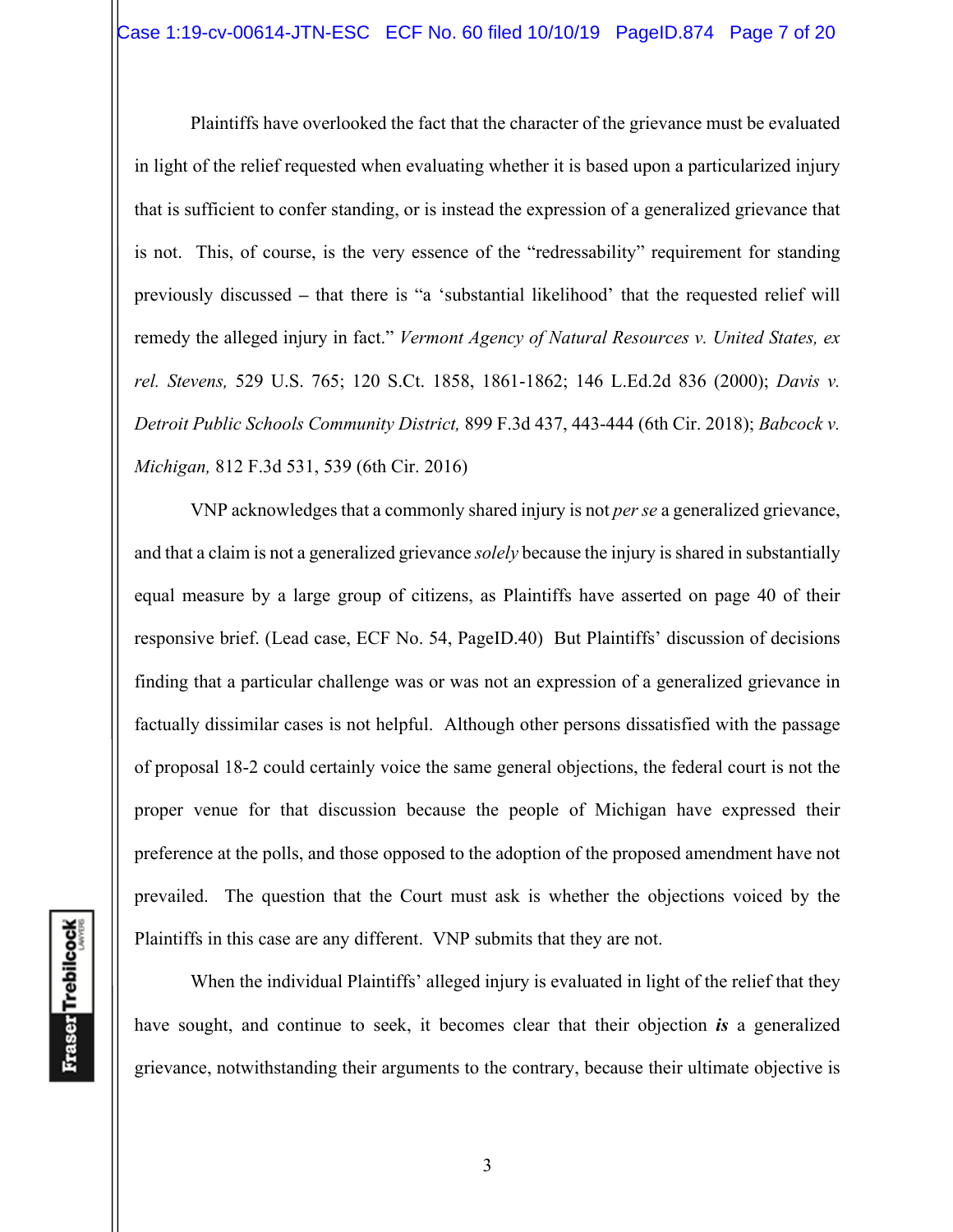precisely the same as the objective sought by every voter who opposed the adoption of the proposed constitutional amendment at the polls **–** to preserve the prior *status quo* by preventing the use of an independent Redistricting Commission for establishment of election districts.

In their responsive brief, Plaintiffs have claimed that they have standing to challenge the new constitutional provision limiting the Commissioners' ability to discuss redistricting matters outside of public hearings of the Commission, based upon their argument that Plaintiff MRP has associational standing to assert that challenge. In support of that argument, Plaintiffs contend they have standing for Count IV of their complaint because "[i]t is undisputed that four Commissioners will be MRP members or affiliates." MRP Br., PageID.776. Not so. The Commission will have four commissioners who have self-identified as being affiliated with the Republican party—not four commissioners who necessarily are *members* of MRP in the organizational sense. The vast majority of voters are not official members of a political party, even if they identify with parties. For MRP to have associational standing to assert this challenge on behalf of its members, it must prove that the affected individuals are actual members—not just like-minded members of the public. *See Friends of the Earth, Inc. v. Laidlaw Envtl. Servs., Inc.*, 528 U.S. 167, 181 (2000) (noting affidavits proffered by affected members). MRP merely speculates that one of its members will be selected—such speculation is not enough to invoke this Court's jurisdiction. And the individual Plaintiffs do not have standing to raise this challenge in their own right for the reasons previously discussed. Thus, none of the Plaintiffs have standing to challenge the requirement that commissioners discuss redistricting matters only at public meetings.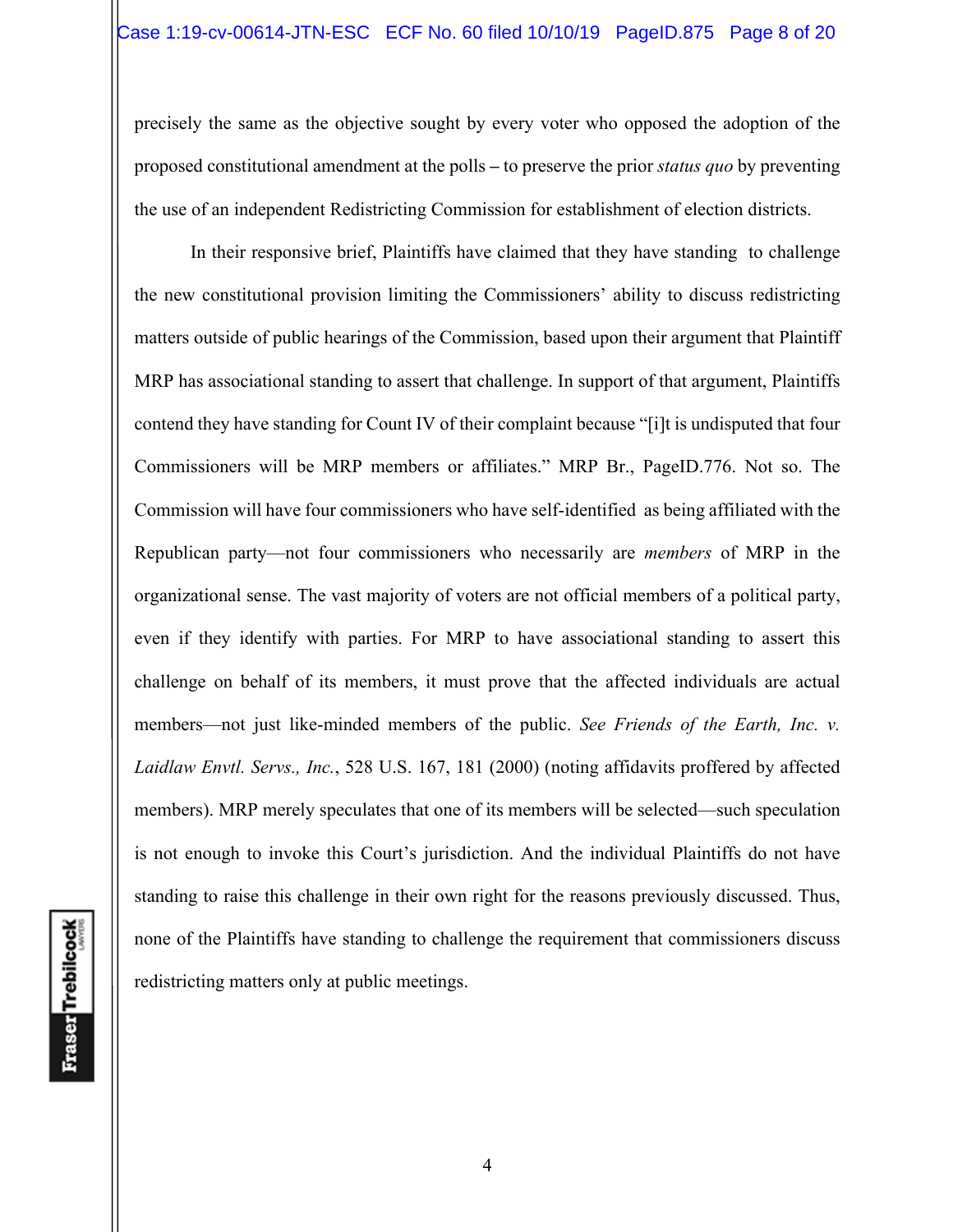#### **II. PLAINTIFFS' FIRST AND FOURTEENTH AMENDMENT CLAIMS FAIL AS A MATTER OF LAW.**

Plaintiffs' First and Fourteenth Amendment claims fail as a matter of law. Plaintiffs contend that their facial challenge is an overbreadth challenge. MRP Br., PageID.737. As the Supreme Court has explained, the facial invalidation of a law on overbreadth grounds is "strong medicine" and only applies where "a 'substantial number' of [a law's] applications are unconstitutional, judged in relation to the statute's plainly legitimate sweep." *Wash. State Grange v. Wash. State Republican Party*, 552 U.S. 442, 449 n.6 (2008). Plaintiffs do not establish a single application of Michigan's Commission law that is unconstitutional, let alone a "substantial number" of applications. Plaintiffs' opposition brief largely fails to engage with VNP's arguments in favor of dismissal—ignoring entire arguments altogether and failing to discuss controlling case law. Instead, Plaintiffs' brief—which spans 47 pages—largely repeats (sometimes verbatim) the arguments they set forth in their preliminary injunction motion, and stitches together a series of quotes from other areas of First Amendment jurisprudence that have no bearing on this matter. The First Amendment does not require that Plaintiffs and their preferred politicians control redistricting.

#### **A. THE CONSTITUTIONAL PROCESS FOR SELECTION OF COMMISSIONERS DOES NOT VIOLATE PLAINTIFFS' FREEDOM OF ASSOCIATION.**

#### **1. THE SELECTION PROCESS DOES NOT VIOLATE MRP'S FREEDOM OF ASSOCIATION.**

 The commissioner selection process does not violate MRP's freedom of association. As explained in VNP's opposition brief, PageID.504-509, the Supreme Court's decision in *Washington State Grange* forecloses MRP's contention that the commissioner selection process cause MRP an associational injury because such claims are limited to processes regulating the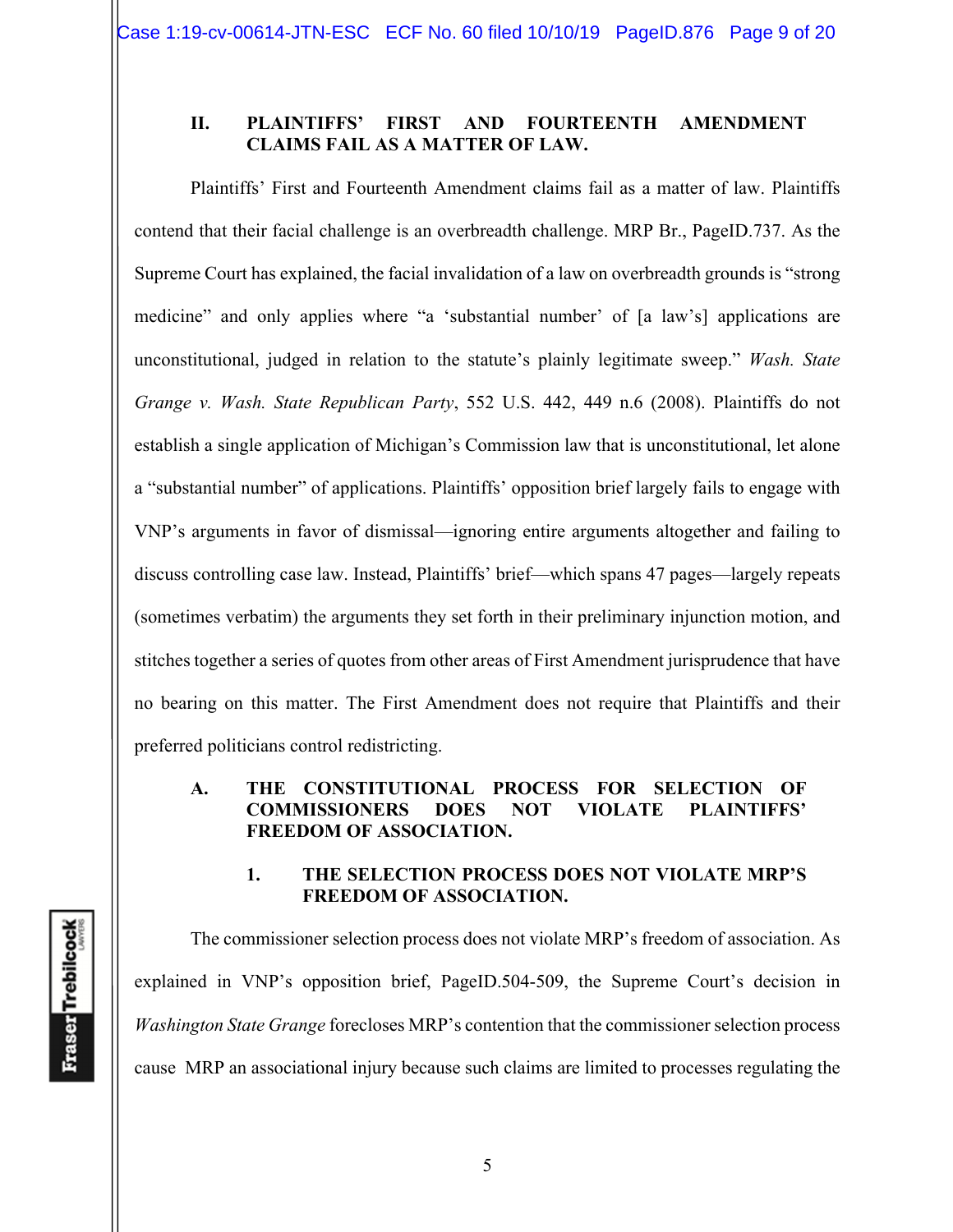*nomination* of a party's candidate for elected office. In *Washington State Grange*, the Court held that a state primary election system in which candidates self-identified as members of political parties did not violate those parties' associational rights because the purpose of the primary was not to select the nominees of the parties, but rather to winnow the field of candidates for the general election. 552 U.S. at 443. That was so even though "a political party cannot prevent a candidate who is unaffiliated with, or even repugnant to, the party from designating it as his party of preference." *Id.* at 447. The Court concluded that "[t]here is simply no basis to presume that a well-informed electorate will interpret a candidate's party-preference designation to mean that the candidate is the party's chosen nominee or representative or that the party associates with or approves of the candidate," particularly given that it was "the voters . . . themselves, rather than their elected representatives, who enacted [the law]." *Id.* at 454, 458-59.

 MRP offers no response. Rather than engage with VNP's argument, MRP mentions *Washington State Grange* just *once* in its entire brief, in its recitation of the standard for overbreadth challenges. *See* MRP Br., PageID.737. MRP disregards the Court's holding that associational claims fail where the challenged process is not intended to identify a party's nominee, and its approval under those circumstances of self-selection of party affiliation by candidates. *Washington State Grange* controls the outcome here, yet MRP entirely ignores it. It has thus waived any argument that *Washington State Grange* does not require dismissal of its associational claim. *See Garmou v. Kondaur Capital Corp.*, 2016 WL 3549356, \*7 (E.D. Mich. 2016) ("It is well understood . . . that when a plaintiff files an opposition to a dispositive motion and addresses only certain arguments raised by the defendant, a court may treat those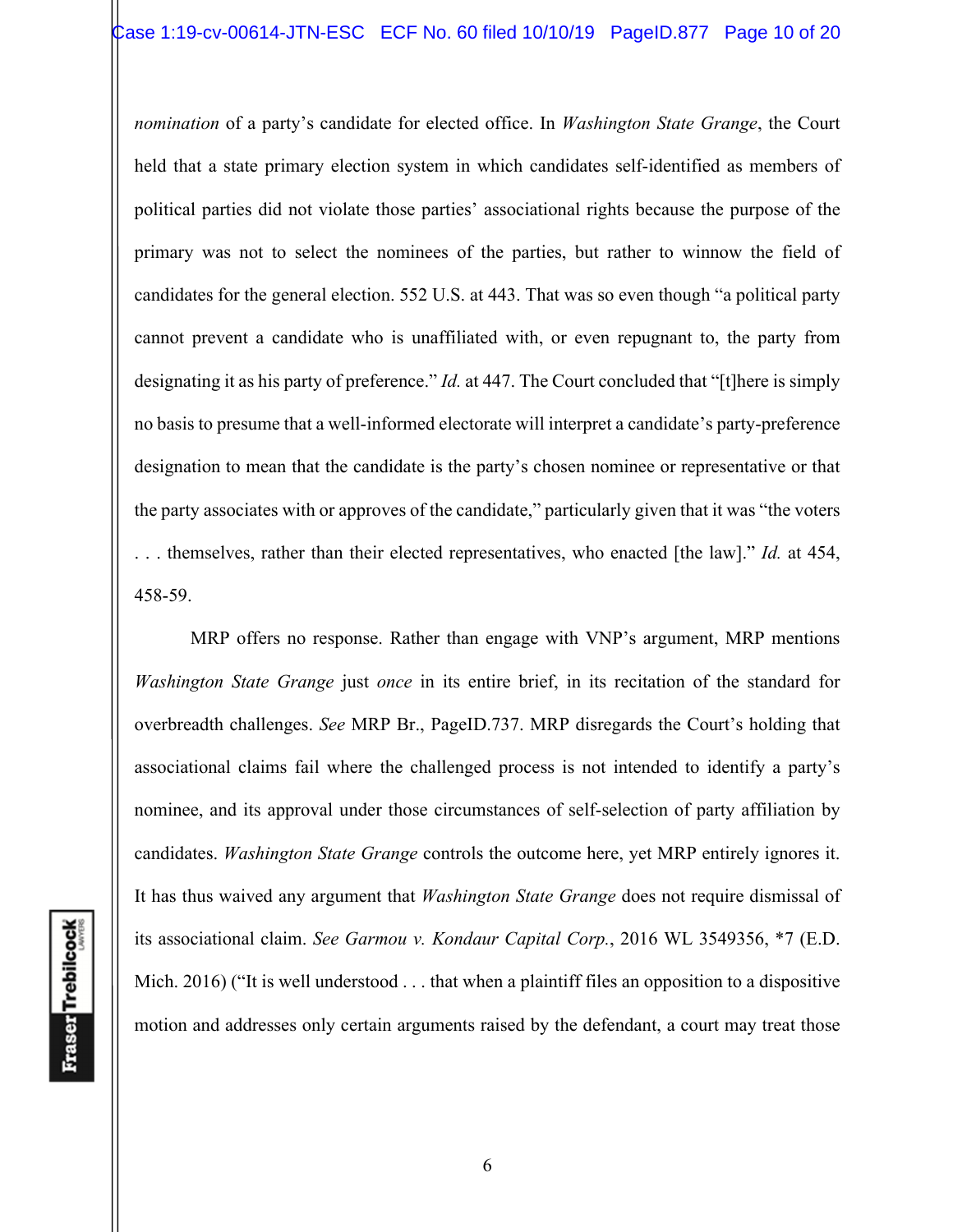arguments that the plaintiff failed to address as conceded.") (quoting *Rouse v. Caruso*, 2011 WL 918327, \*18 (E.D. Mich. 2011)).

 MRP objects again to the fact that legislative leaders of the other party may strike prospective commissioners who affiliate with the Republican Party, MRP Br., PageID.743-44, but this argument is without merit. By striking Republican-affiliated commissioner candidates, the Democratic legislative leaders are not injuring MRP's associational rights. The candidates are not nominees of MRP, they are just self-affiliating citizens. If MRP wishes to associate with them, they may do so outside the commissioner selection process, just as the Washington State Republican Party was free to associate with its preferred candidates outside the state-run primary. *Wash. State Grange*, 552 U.S. at 453. The striking procedure cannot violate MRP's associational rights because MRP has no associational right implicated by the selection process. Moreover, governmental leaders of one party frequently select—or strike—potential candidates for bipartisan governmental bodies. No one contends that a Republican Governor violates the Democratic Party's associational rights by choosing Democratic appointees for bipartisan commissions, nor would their associational rights be implicated if Republicans in the legislature rejected Democratic appointees to such commissions.

 MRP does not engage with any of VNP's arguments on its associational claims, and it has thus waived any response. The Supreme Court's holding in *Washington State Grange* requires dismissal of MRP's associational claim.

#### **2. THE COMMISSION'S QUALIFICATION REQUIREMENTS DO NOT VIOLATE THE INDIVIDUAL PLAINTIFFS' FREEDOM OF ASSOCIATION OR DENY THEM EQUAL PROTECTION.**

The Commission's qualification requirements do not violate the individual Plaintiffs' freedom of association or deny them equal protection. VNP incorporates here its arguments in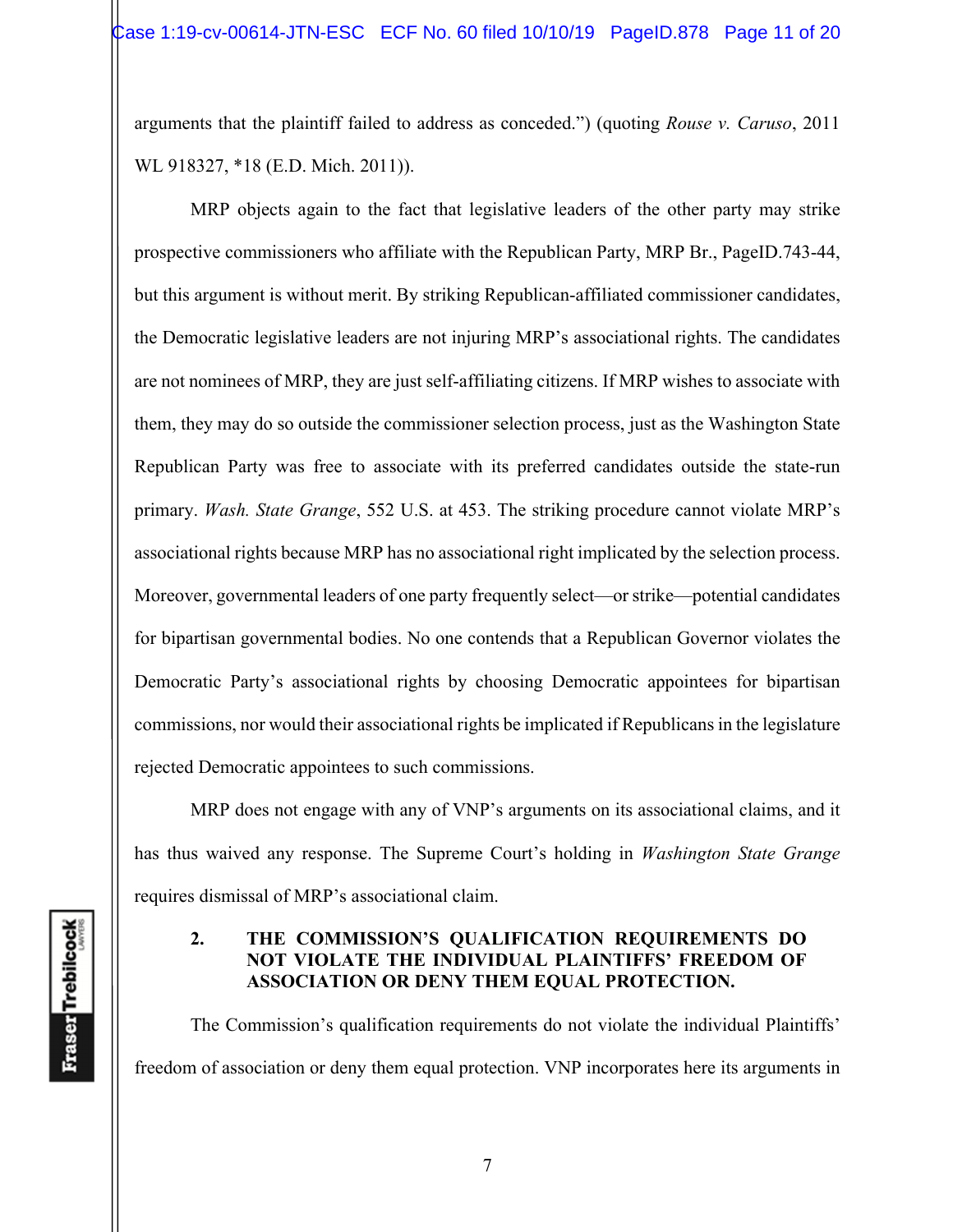its reply brief filed in the *Daunt* matter, which likewise support dismissal of the individual Plaintiffs' claims in this case.

In their opposition brief, the individual Plaintiffs acknowledge that courts have routinely upheld limitations on government employees' political activities. *See* MRP Br., PageID.746, but claim that this case is different because the disqualification rules constitute a "total bar" and consider prior activities, rather than just limiting conduct during the current term of office. *Id.* PageID 745-46. The individual Plaintiffs are mistaken. Courts have upheld disqualification rules that are based on *prior* political activity. For example, the Supreme Court and the Sixth Circuit have held that it is not an unconstitutional condition on a potential government employee's free speech rights to deny employment in policymaker roles based on prior partisan activities and affiliation. *See Branti v. Finkel*, 445 U.S. 507, 518 (1980); *Sowards v. Loudon Cnty., Tenn.*, 203 F.3d 426, 436 (6th Cir. 2000). This exception—addressed nowhere in the MRP or Daunt Plaintiffs' briefs—despite being a central argument in VNP's dismissal motion—plainly applies here and requires dismissal of plaintiffs' claims. Likewise, the Sixth Circuit has held that a person can be permanently disqualified from elective office based on prior terms of such office. *Citizens for Legislative Choice v. Miller*, 144 F.3d 916, 925 (6th Cir. 1998). Just as these cases foreclose the Daunt Plaintiffs' free speech claims, they likewise foreclose the MRP individual Plaintiffs' associational claim.

**Fraser** Trebilcock

Because the individual Plaintiffs have no associational interest that is injured, their tailoring arguments regarding the conflict of interest provisions, MRP Br., PageID.748-50, are without merit. Although the individual Plaintiffs take issue with the disqualification of family members, such a rule is necessary to guard against conflicts of interest, or the appearance thereof, because family members may likely—or would likely be perceived to—have a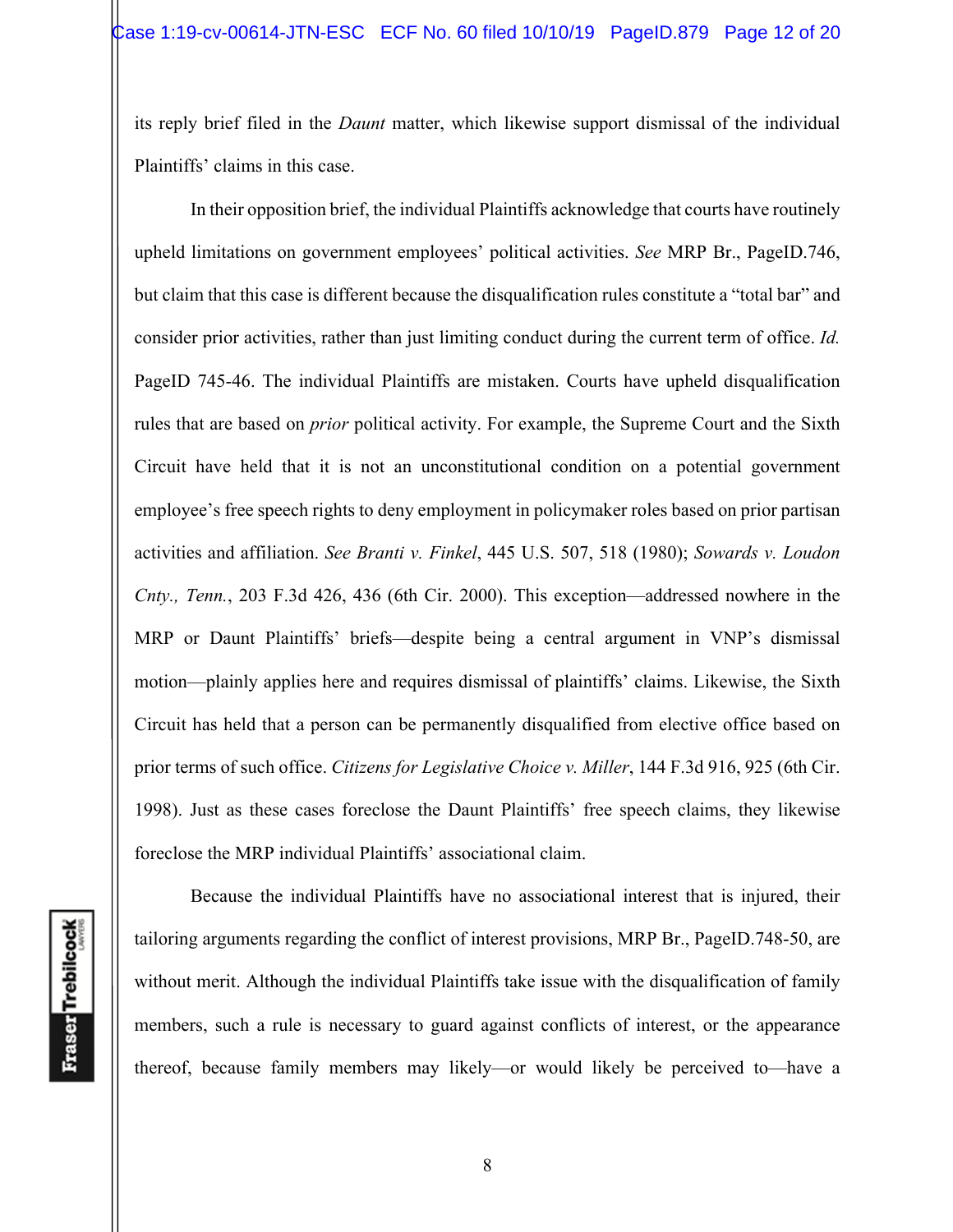pecuniary interest in the job prospects of those whose livelihood is determined by the district lines. Although the individual plaintiffs contend only those family members who *actually* are financially dependent should be disqualified, *id.* PageID.749-50, Michigan may avoid the *appearance* of a conflict of interest, *see Buckley v. Valeo*, 424 U.S. 1, 26 (1976) (noting government's interest in avoiding "appearance of corruption"), and the public reasonably could believe that family members might gain a present or future financial benefit from a family member's pecuniary interest in the districting process.

For these reasons and those outlined in VNP's reply brief filed in the *Daunt* case, the individual Plaintiffs' associational claim should be dismissed.

### **B. THE NEW CONSTITUTIONAL PROVISIONS GOVERNING THE COMPOSITION OF THE COMMISSION AND REGULATING ITS ACTIVITIES DO NOT VIOLATE THE PLAINTIFFS' FREEDOM OF SPEECH OR DENY THEM EQUAL PROTECTION.**

The provisions governing the composition of the Commission and regulating its activities do not violate Plaintiffs' speech rights or deny them equal protection. Plaintiffs' contention that the voters of Michigan violated the First Amendment by choosing to have five unaffiliated commissioners, and eight commissioners split equally between the two major parties, is without merit. So too is their argument that it violates the First Amendment to preclude commissioners from discussing redistricting matters outside public meetings.

#### **1. THE COMMISSION'S ALLOCATION OF SEATS DOES NOT CONSTITUTE VIEWPOINT DISCRIMINATION OR DENY PLAINTIFFS EQUAL PROTECTION.**

The Commission's allocation of seats does not constitute viewpoint discrimination in violation of the First Amendment by allocating five seats to those unaffiliated with the two major parties and four seats each to the major parties. As VNP explained in its opening brief, Plaintiffs are mistaken in (1) characterizing the five unaffiliated commissioners as a monolithic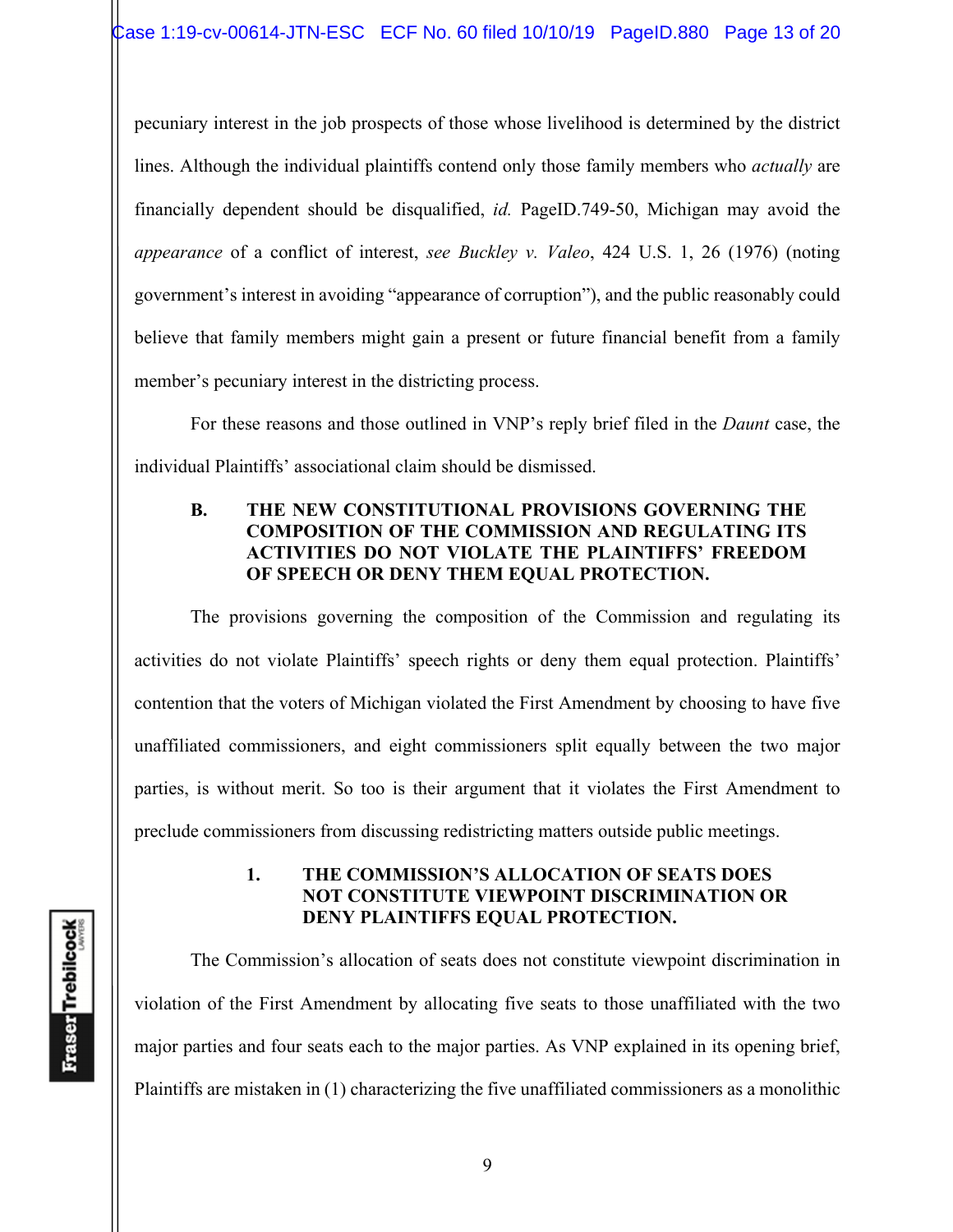bloc, (2) characterizing the role of commissioners as advocating on behalf of particular partisan viewpoints, (3) challenging commission structures—summarily affirmed in the past by the Supreme Court—that allocate seats to parties, and (4) challenging the voters' choice—a choice they exercise in every election that is held—of how to allocate power among affiliates of various parties. *See* VNP Br., PageID.513-16.

Plaintiffs contend they are not presuming that the unaffiliated commissioners will be a monolithic bloc because "[w]hat distinguishes the third class of applicants is not the identity of the minor party, if any, with which the applicant affiliates—it is that the applicants do not affiliate with either major party." MRP Br., PageID.755 (emphasis omitted). But this simply rephrases VNP's argument. The third category is equally open to anyone not affiliated with the major parties, which will necessarily include a diverse array of Michiganders, including, *e.g.*, members of the Green Party, the Libertarian Party, the Constitution Party, or no party at all. The fact that they do not affiliate with either of the major parties may be the *only* thing that unites them. So it is speculative at best, and more likely flat wrong, for MRP to contend that there will be some other group of commissioners with more seats than those allocated to either major party. There will instead be eight commissioners affiliated with the major parties, and five who represent a panoply of everyone else.

**Fraser Trebilcock** 

MRP acknowledges that commissioners have no First Amendment right in casting a vote on the Commission, but relies upon a concurring opinion from *Carrigan* to contend that they nonetheless have a First Amendment interest in how the commissioner seats are allocated because of speech interests on the Commission outside of voting on adopting plans. *See* MRP Br., PageID.756. But nothing about the allocation of seats on the Commission affects any potential ancillary speech rights of commissioners. And nor is the Commission—with its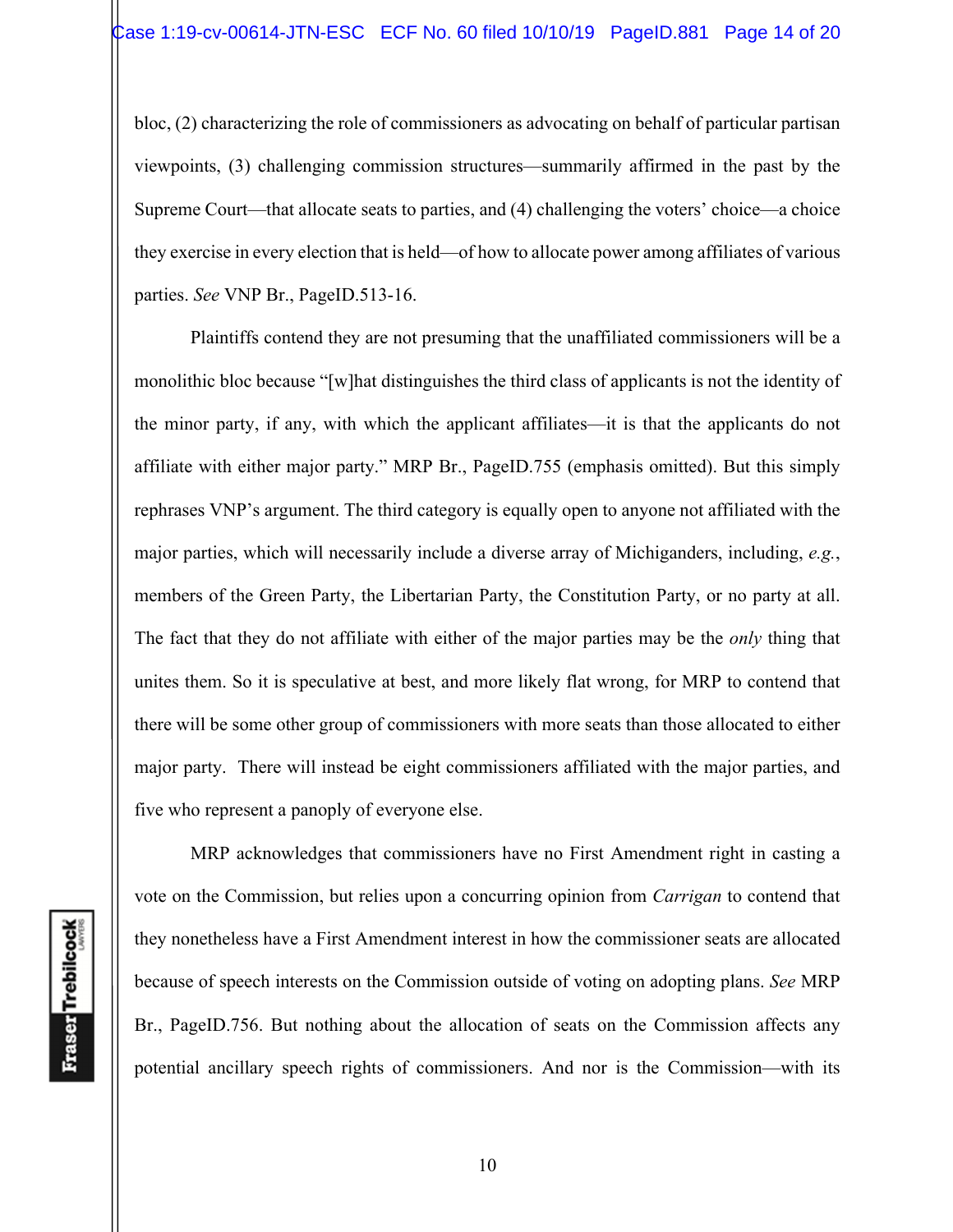singular purpose of adopting final districting plans—like a typical legislative body, tasked with voting on hundreds or thousands of matters and engaging in constituent services.

Moreover, if it somehow violates the First Amendment for the voters to allocate the number of seats they wish to be controlled by those affiliated with various viewpoints, then MRP's suggestion that this harm could be avoided by allocating equal numbers of seats to each major party makes no sense. Under MRP's reasoning, this would also violate the free speech rights of those unaffiliated with either major party.

The First Amendment does not require MRP's favored commissioners to hold 50% or more of the commissioner seats. The voters of Michigan have a First Amendment right to select how many commissioner seats to allocate to whichever parties they choose—and that is exactly what they did.

Nor does the allocation of seats violate the Equal Protection Clause. MRP acknowledges that a host of federal and state commissions permit one political party to hold a majority of seats, *see* MRP Br., PageID.768-69, but contends these are all different because they merely *permit*, rather than "guarantee," that one party will hold a majority of the seats. MRP's argument is misplaced. First, as explained above, there is no guarantee at all that there will be five unaffiliated commissioners with similar viewpoints forming a plurality. Indeed, that is highly unlikely. The premise of MRP's argument is therefore misplaced. Second, MRP offers no explanation for why it matters, as a matter of constitutional law, whether a party is guaranteed, or merely potentially capable, of having a majority of seats on a commission. Most federal and state commissions *in fact* have a majority of members belonging to a single political party, and none has ever been deemed unconstitutional on that basis. Here, *no party* has a majority of the Commission's thirteen seats.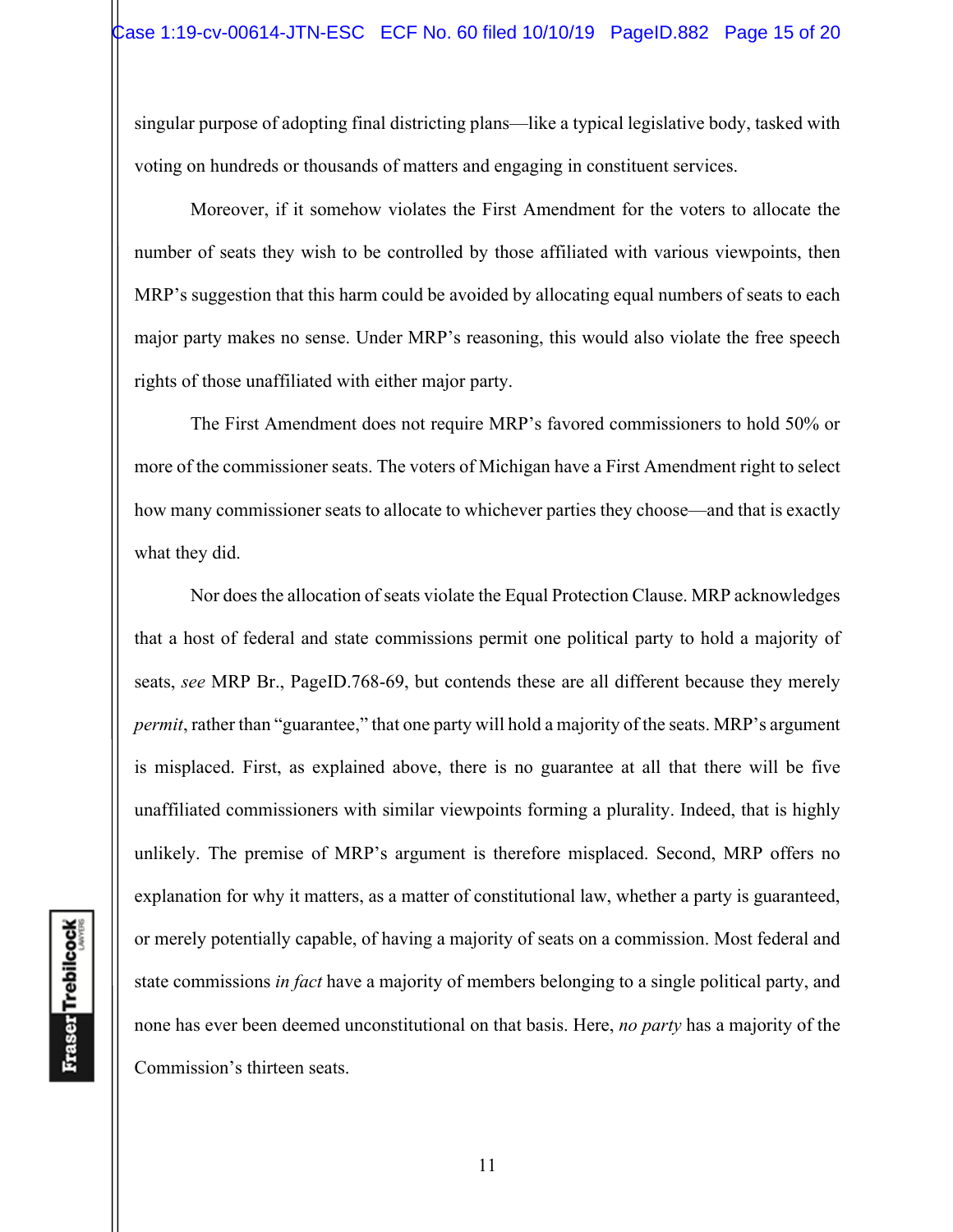#### **2. THE REQUIREMENT THAT REDISTRICTING DISCUSSIONS OCCUR IN PUBLIC MEETINGS DOES NOT VIOLATE THE FIRST AMENDMENT.**

The provision restricting commissioners from discussing redistricting matters outside of public meetings does not violate the First Amendment. First, as discussed above, Plaintiffs have no standing to raise this speculative claim—only those actually selected as commissioners could raise such a claim. Second, as VNP explained in its opening brief, courts have upheld similar restrictions preventing government officials from discussing public matters in private. *See Asgeirsson v. Abbott*, 696 F.3d 454 (5th Cir. 2012). The Fifth Circuit's decision in *Asgeirsson* is squarely on point, yet MRP attempts to distinguish it because "[t]he Amendment's regulation does not purport to apply to discussions regarding any business or decisions of the Commission, but to 'redistricting matters' only." MRP Br., PageID.758. In *Asgeirsson*, the court was considering the Texas Open Meetings Act, which applies generally to governmental bodies. It prohibits private discussions of "public business or public policy over which the governmental body has supervision or control." 696 F.3d at 458.

MRP's effort to distinguish *Asgeirsson* is based on semantics, and is without merit. The Commission has only *one* matter of "public business or public policy over which [it] . . . has supervision or control," *id.*—redistricting. It could be worded exactly like the law in *Asgeirsson*, and it would regulate the exact same set of speech. And MRP's suggestion that a broader wording—which could arguably sweep in *more* speech to its restriction—would be *better* is odd.

As VNP explained in its opening brief, Michigan's interests in ensuring that redistricting matters are discussed only at public meeting is strong. *See* VNP Br., PageID.29-30. Moreover, MRP wrongly contends that strict scrutiny applies to this time, place, and manner restriction in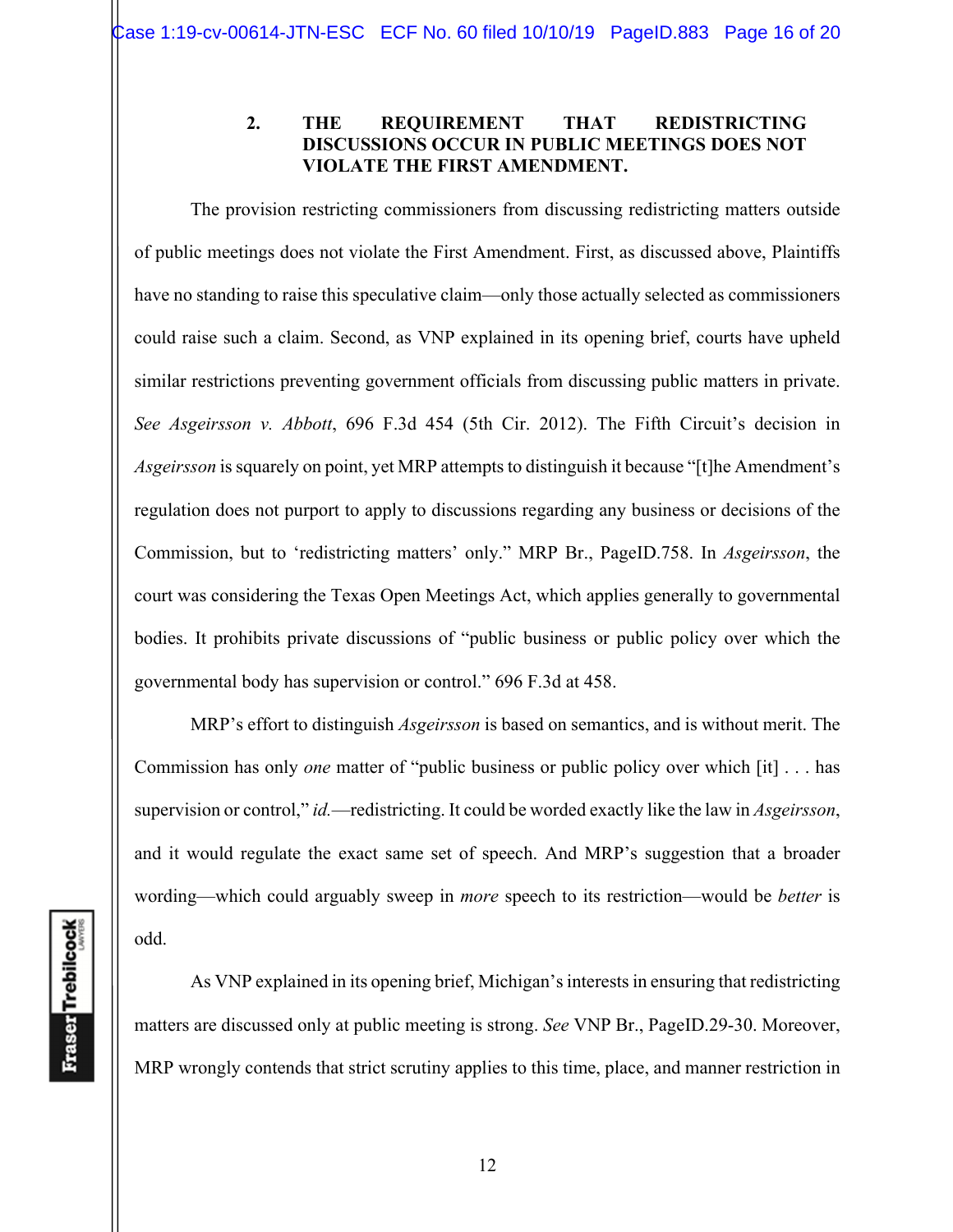the context of government employment. Rather, in the context of government employment, courts apply the *Pickering* balancing test. *See, e.g. Garcetti v. Ceballos*, 547 U.S. 410, 418 (2006) (citing to *Pickering*) ("The question becomes whether the relevant government entity had an adequate justification for treating the employee differently from any other member of the general public."); *O'Hare Truck Service, Inc. v. City of Northlake*, 518 U.S. 712 (1996) ("[W]here a government employer takes adverse action on account of an employee or service provider's right of free speech . . . we apply the balancing test from *Pickering*."); *Pickering v. Board of Ed. of Tp. High School Dist. 205, Will Cnty., Ill.*, 391 U.S. 563, 568 (1968).

Under the *Pickering* balancing test, courts must "seek 'a balance between the interests of the [employee], as a citizen'" engaging in otherwise protected speech, and "'the interest of the State, as an employer, in promoting the efficiency of the public services it performs through its employees.'" *Connick v. Myers*, 461 U.S. 138, 142 (1983) (quoting *Pickering*, 391 U.S. at 568).<sup>2</sup> This balancing test "requires full consideration of the government's interest in the effective and efficient fulfillment of its responsibilities to the public." *Id*. at 150; *see also Shirvell v. Dep't of Atty. Gen.*, 308 Mich. App. 702, 737 (Mich. Ct. App. 2015) (asserting that "it is sufficient if the government employer can show a reasonable likelihood that the speech may lead to" adverse effects such as whether the speech in question might "undermine[] a legitimate goal or mission of the employer" or "impede[] the performance of the speaker's duties").

Michigan's interest in ensuring transparency and preventing improper motives from animating the selection of which precincts to include in which districts, far outweighs whatever

<sup>2</sup> Plaintiffs ought to be aware that the *Pickering* balancing test applies in cases such as these given that the Supreme Court's articulation of that standard in *Connick* came in the sentence directly following one cited by Plaintiffs in their opposition brief. *See* Daunt Br., PageID.824.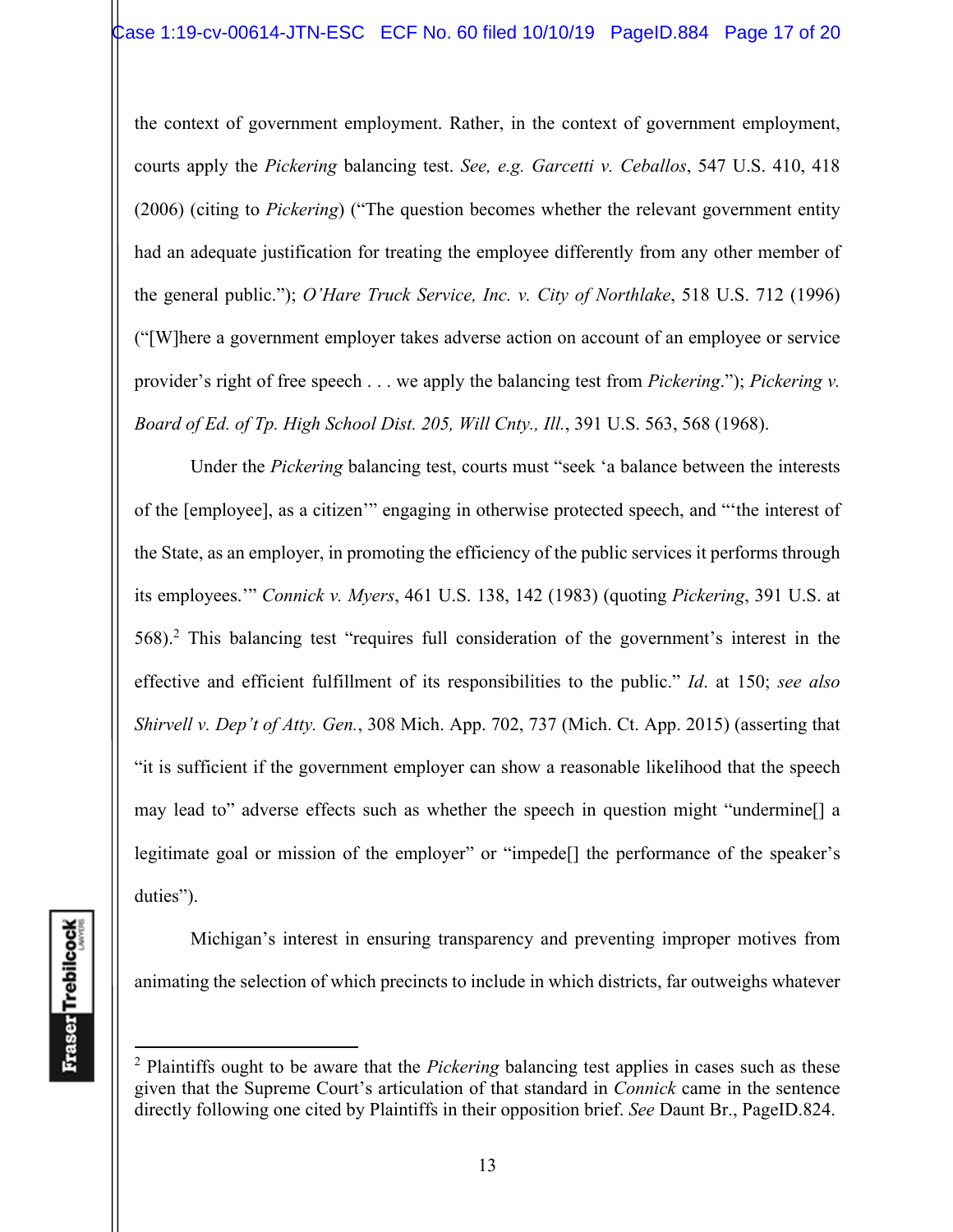interest commissioners or Commission staff might have in discussing redistricting matters outside public meetings of the Commission.

#### **RELIEF**

 WHEREFORE, Intervenor-Defendant Count MI Vote d/b/a Voters Not Politicians respectfully requests that this Honorable Court dismiss Plaintiffs' Complaint for lack of subject matter jurisdiction pursuant to Fed. R. Civ. P. 12(b)(1) with respect to the individual Plaintiffs, and that upon consideration of Plaintiffs' constitutional challenges, the Court also grant a final judgment in favor of the Defendant and Intervenor-Defendant on the pleadings against all of the Plaintiffs pursuant to Fed. R. Civ. P. 12(c).

### *Respectfully submitted*,

 Fraser Trebilcock Davis & Dunlap, P.C. Attorneys for Intervenor-Defendant Count MI Vote d/b/a Voters Not Politicians

Dated: October 10, 2019 By: */s/ Graham K. Crabtree* Peter D. Houk (P15155) Graham K. Crabtree (P31590) Jonathan E. Raven (P25390) Ryan K. Kauffman (P65357) 124 W. Allegan, Suite 1000 Lansing, Michigan 48933 and and state of the state of the state of the state of the state of the state of the state of the state of the state of the state of the state of the state of the state of the state of the state of the state of the state

> Paul M. Smith Mark Gaber Campaign Legal Center 1101 14th Street N.W., Suite 400 Washington D.C. 20005

Annabelle Harless 73 W. Monroe Street, Suite 302 Chicago, Illinois 60603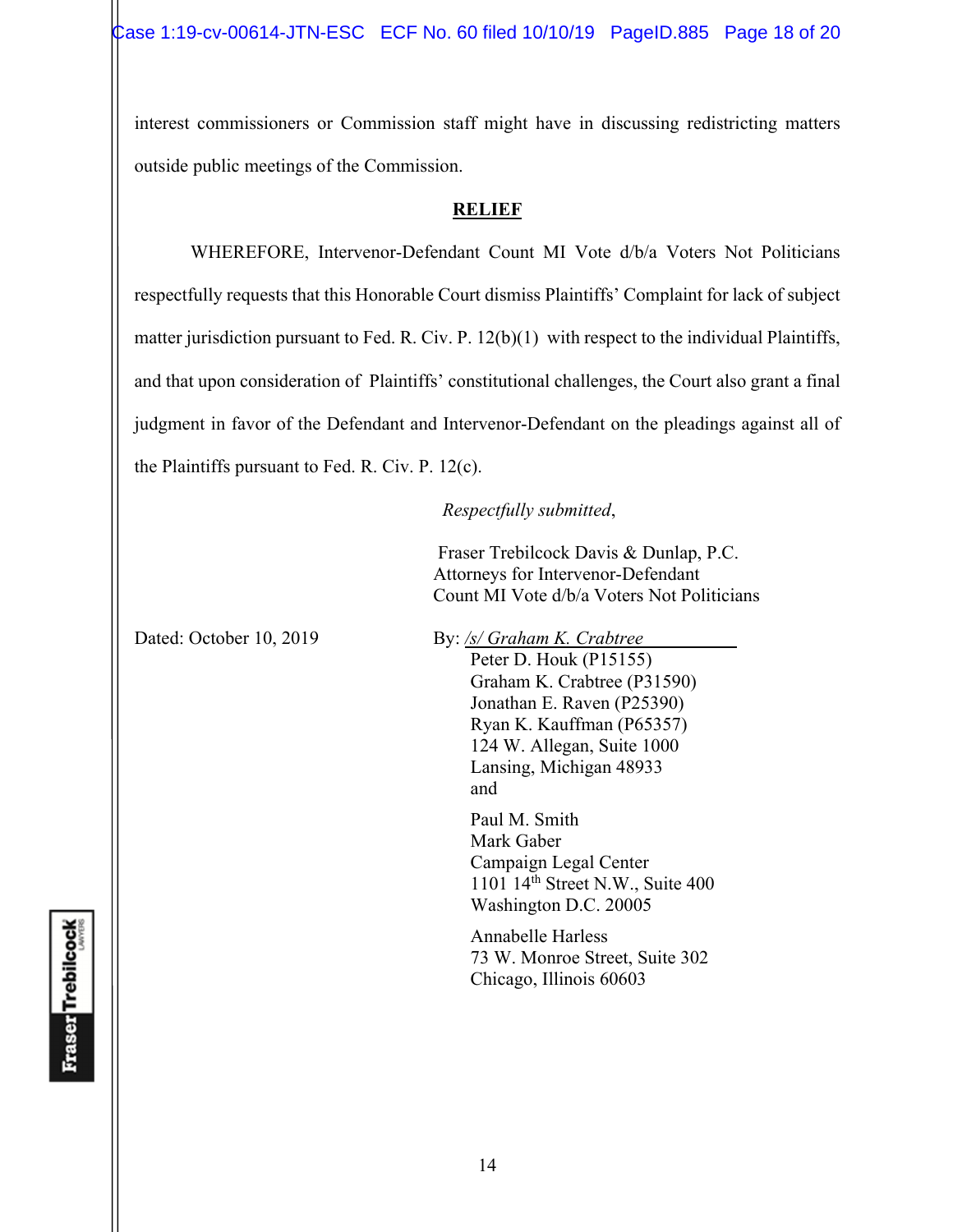Case 1:19-cv-00614-JTN-ESC ECF No. 60 filed 10/10/19 PageID.886 Page 19 of 20

#### **CERTIFICATE OF COMPLIANCE**

 This document was prepared using Microsoft Word. The word count for Intervenor-Defendant's Reply Brief in Support of its Motion to Dismiss as provided by that software is 4,049 words which is less than the 4,300-word limit for a reply brief filed in support of a dispositive motion.

*Respectfully submitted*,

**FRASER TREBILCOCK DAVIS & DUNLAP, P.C.** Attorneys for Proposed Intervenor-Defendant Count MI Vote d/b/a Voters Not Politicians

Dated: October 10, 2019 By: /s/Graham K. Crabtree

Peter D. Houk (P15155) Jonathan E. Raven (P25390) Graham K. Crabtree (P31590) Ryan K. Kauffman (P65357) 124 W. Allegan, Suite 1000 Lansing, Michigan 48933 (517) 482-5800

**Fraser Trebilcock**